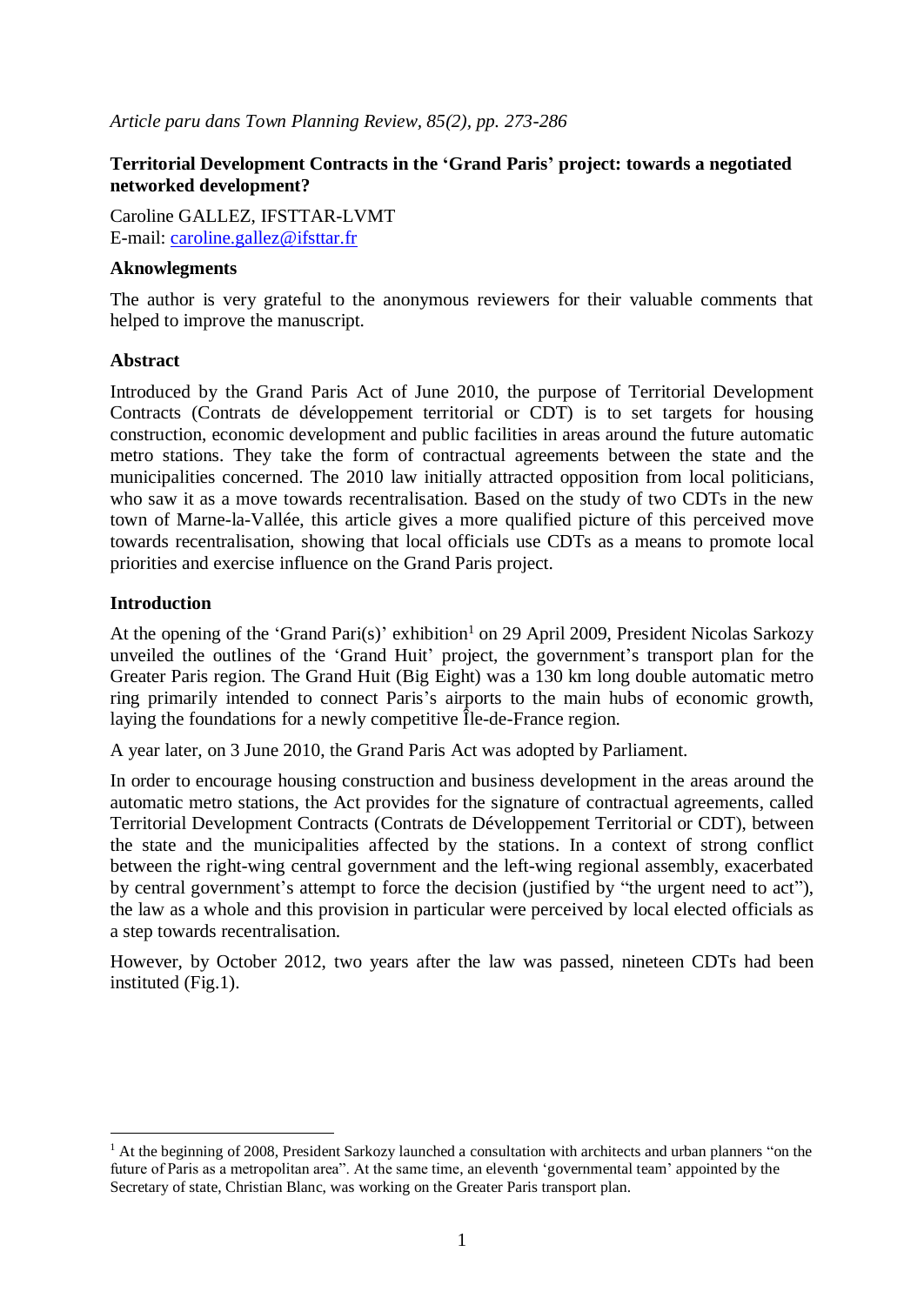

The study of these processes tells us a great deal about the nature and evolution of governance in the Île-de-France region.

Firstly, the Grand Paris Act signals the revival of strong state involvement in spatial planning, housing and urban renewal, reflected in the introduction of new standards, plans and multiannual programmes in the last decade. At the same time, the continuing decentralisation process – which occurred much later and less markedly in Île-de-France than elsewhere – has increased the responsibilities of local actors (especially at intermunicipal scale). This combination of increased state intervention and local actor involvement in housing, urban planning and development, and in transport, has led to the implementation of competing visions of local-based development and conceptions of public interest. This raises a first question on how these visions, with their different rationales, can be integrated to make collective action possible.

Secondly, the subject of contractual agreements to coordinate urban development and public transport policy is particularly illustrative of the constraints and challenges confronting urban policies today. On the one hand, growing transport networks and mobility tend to weaken local government capacity for policy making, exacerbating the problem of coordination between public and private actors (Offner, 2000). On the other hand, the need for coordination also stems from the lack of synchronisation between network development and urban growth, and continual misalignments between existing infrastructures and their uses (Scherrer, 2004). In brief, as we have argued in previous work, the coordination between transport and urban planning may be seen as an attempted strategy by local actors to regulate these mismatches, misalignments and conflicts (Gallez et al., 2013).

Could it be that, by generating discussion and negotiation between public actors at the different policy and planning levels, CDTs may contribute to new forms of 'public territorial regulation' (Gallez and Ollivier-Trigalo, 2011)? In this paper, we present findings from research based on the study of two CDTs located within the new town of Marne-la-Vallée, in the east of the greater Paris region (Gallez and Thébert, 2012). Our study builds upon a detailed document analysis (project documents, studies, plans, rulings, agreements, etc.)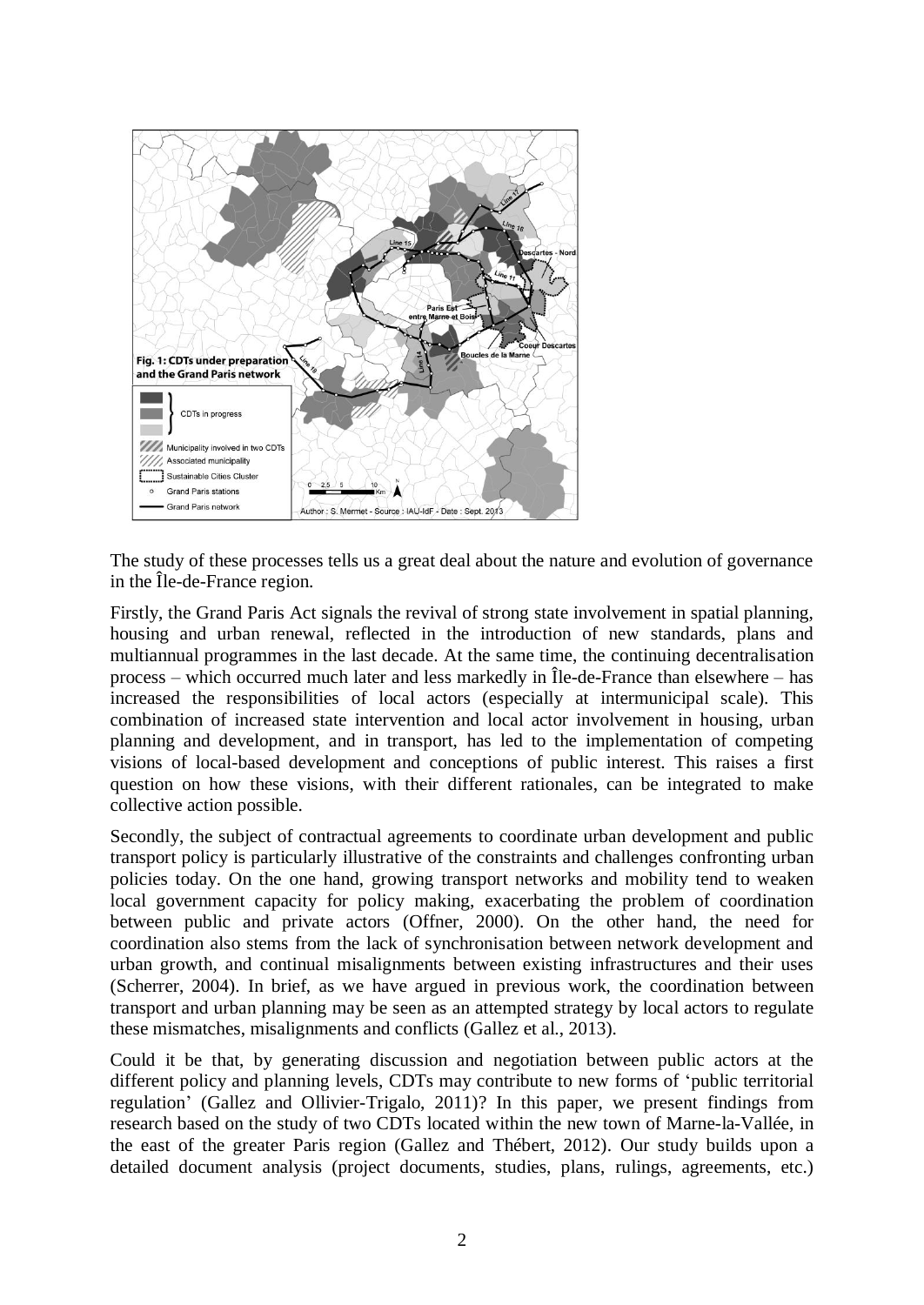combined with eighteen semi-directive interviews with the actors involved in the CDT process, namely: elected representatives of the six municipalities involved (mayors or deputy mayors in charge of urbanism); technicians working for various public authorities (municipalities, intermunicipal bodies, Départements); state representatives (Préfecture d'Îlede-France, Epamarne, state department for regional infrastructure and development, Société du Grand Paris). 2

After a presentation of the two case studies and the recent political and legislative context, we will analyse the initial phases in the implementation of the CDTs. First, we will explain the reasons why the municipalities participated and how the perimeters were chosen. Then, we will review the issues under discussion and identify the main points of disagreement between the municipalities and the state. In conclusion, we will assess the extent to which these new contractual tools contribute to the 'territorial regulation process' in the Île-de-France region.

# **1. Context**

# *1.1. Two CDTs in the new town of Marne-la-Vallée*

Situated east of Paris, Marne-la-Vallée is one of the five new towns in the Île-de-France region that the governement built in the 1960s as part of a targeted town planning policy. Marne-la-Vallée was more specifically intended to help restore the balance between the west and east of the Île-de-France region.

The initial construction projects were begun in 1972 by Epamarne, the local planning and development authority created in the same year. The new town stretches 25 km from west (Noisy-le-Grand, about 15 km from Paris) to east (Chessy-Paris Disneyland, about 30 km from Paris), containing four sectors of urbanisation and 27 municipalities (Fig. 2). Marne-la-Vallée is served by the A4 motorway and the RER A express railway, respectively opened in 1976 and 1977. In 1992, RER A was extended to Chessy to serve the Disneyland theme park.



Within <u>Île-de-France's</u> distinctive urban planning and transport system (box 1), the new town's institutional environment is particularly complex. Epamarne, which is a public authority reporting to the Prefect and to the central administration, acts as a developer in the areas covered by the 'National Interest Operation' (OIN) for new town development. Its responsibilities include buying land, preparing plans and organising the infrastructure for the sale of the land to private or public development partnerships. In addition, two intermunicipal bodies were set up in the 1970s, responsible for all financial and administrative decisions

 $\overline{\phantom{a}}$ 

<sup>2</sup> All the interviews were recorded and fully transcribed.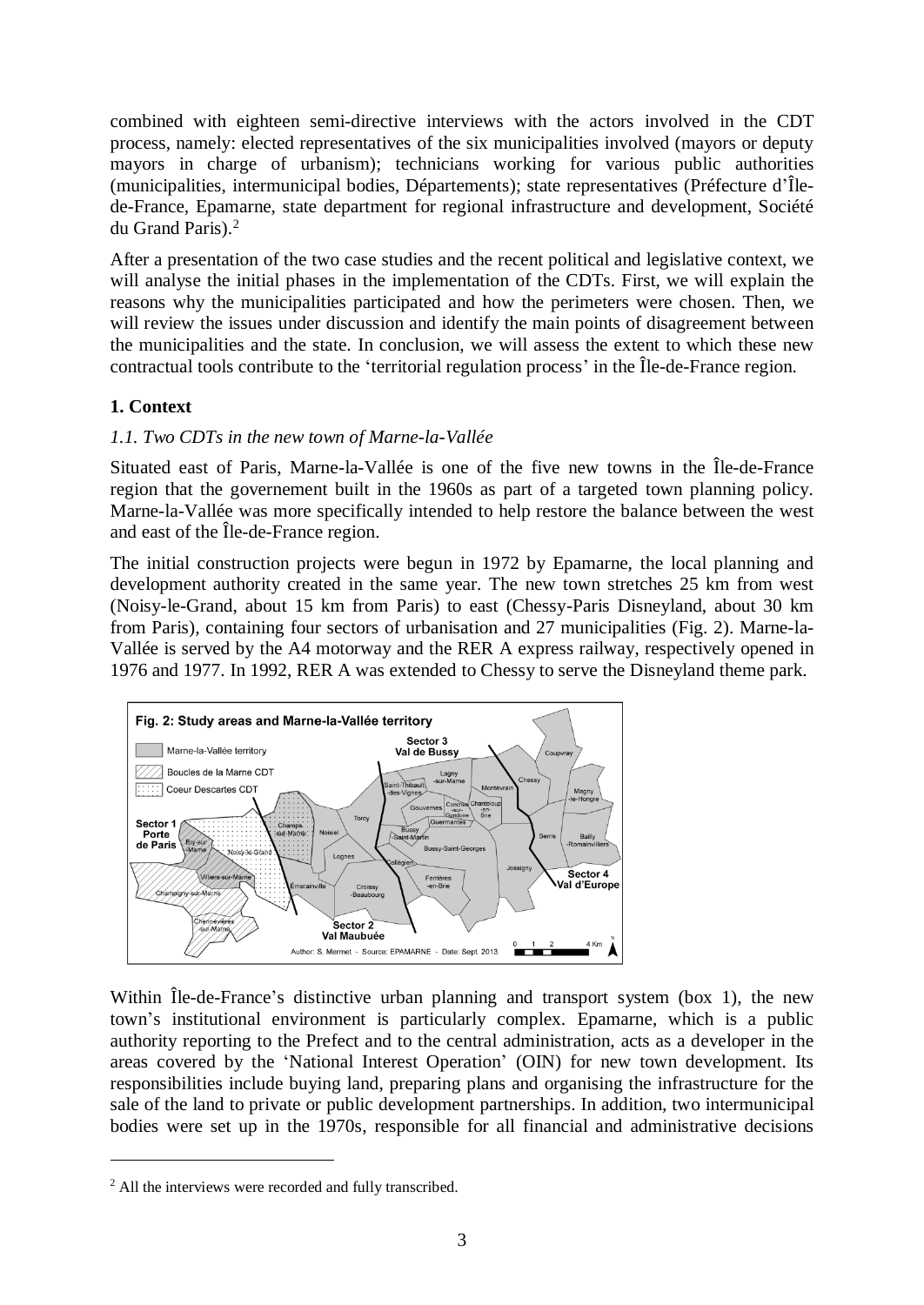regarding different aspects of the new town's development (housing programme, urban planning, economic development, water supply and sewerage, etc.). As well as these dedicated authorities, two other intermunicipal bodies, three Départements (Val-de-Marne, Seine-et-Marne and Seine-Saint-Denis) and the Île-de-France Région operate in the Marne-la-Vallée area in their different spheres of competence (urban planning, urban and economic development, public transport, social policies, road networks). Alongside the state, the Départements and the Région are the main funders of local urban development and transport projects.

### **Box 1 – Organisation of urban planning and transport in the Île-de-France region**

Decentralisation in Île-de-France took place later than in the rest of the country and the state retained control of the strategic planning and management of the transport system until the early 2000s.

The last Île-de-France region master plan, adopted in 1994, was drawn up under the aegis of the regional infrastructure department (DREIF), a decentralised state department headed by the Prefect of the Île-de-France Region. Since the outline spatial planning and development act of 4 February 1995, the region has drawn up the master plan, but its approval remains the prerogative of the state, which conducts a statutory audit. In 2005, a decree was issued for the review of the SDRIF, and between 2005 and 2006 there was extensive consultation with local authorities (Départements and municipalities) to feed back local priorities to regional level.

Public transport organisation in the Île-de-France region differs markedly from that of provincial towns. In the late 1960s, a Paris transport federation (STP) was created, encompassing Paris and all the Départements in the Paris region, chaired by the regional Préfet. In 1971, a local business tax was introduced, called "Versement Transport", the proceeds of which were allocated to the funding of public transport; in 1975, an integrated tariff scheme (the "carte orange") was established, covering the metro and regional express railways (RER). Since 2004, the Région has held a majority on the board of the federation, now rechristened STIF (Îlede-France transport federation) and chaired by the president of the regional assembly.

The adoption of the Grand Paris Act in 2010 marked the re-entry of the state into urban and transport planning. The master plan has to comply with provisions of the Act, which takes legal priority. Furthermore, the Société du Grand Paris, a public company charged with designing and constructing the new metro network, is encroaching on STIF's powers with regard to the regional transport network.

Whereas in the first years of implementation, strong central control extended to local level, Marne-la-Vallée is now gradually coming into line with general law. As a result, mayors and municipal councillors are demanding greater autonomy and control over urban development decisions, some suggesting that Epamarne should become an urban planning agency, providing expert support for municipalities without any decision-making powers.

The two CDTs studied here are located in the most westerly part of Marne-la-Vallée's territory (Fig. 2). They are part of a strategic development area referred to as the "sustainable cities cluster" (Fig. 1). The two CDTs are under the technical supervision of Epamarne.

The 'Coeur Descartes' CDT contains the two municipalities of Noisy-le-Grand and Champssur-Marne. Noisy-le-Grand's socialist mayor, whose relations with Epamarne's representatives have long been conflictual, recently decided to take his municipality out of the perimeter of the new town. Noisy-le-Grand is Marne-la-Vallée's most important urban centre. Champs-sur-Marne hosts 'Cité Descartes', a higher education, research and tertiary development hub. The municipality is part of the Val Maubuée New Town Federation (SAN du Val Maubuée) – recently transformed into a *communauté d'agglomération* (conurbation) – which is involved in preparing the elements of the CDT that relate to its own spheres of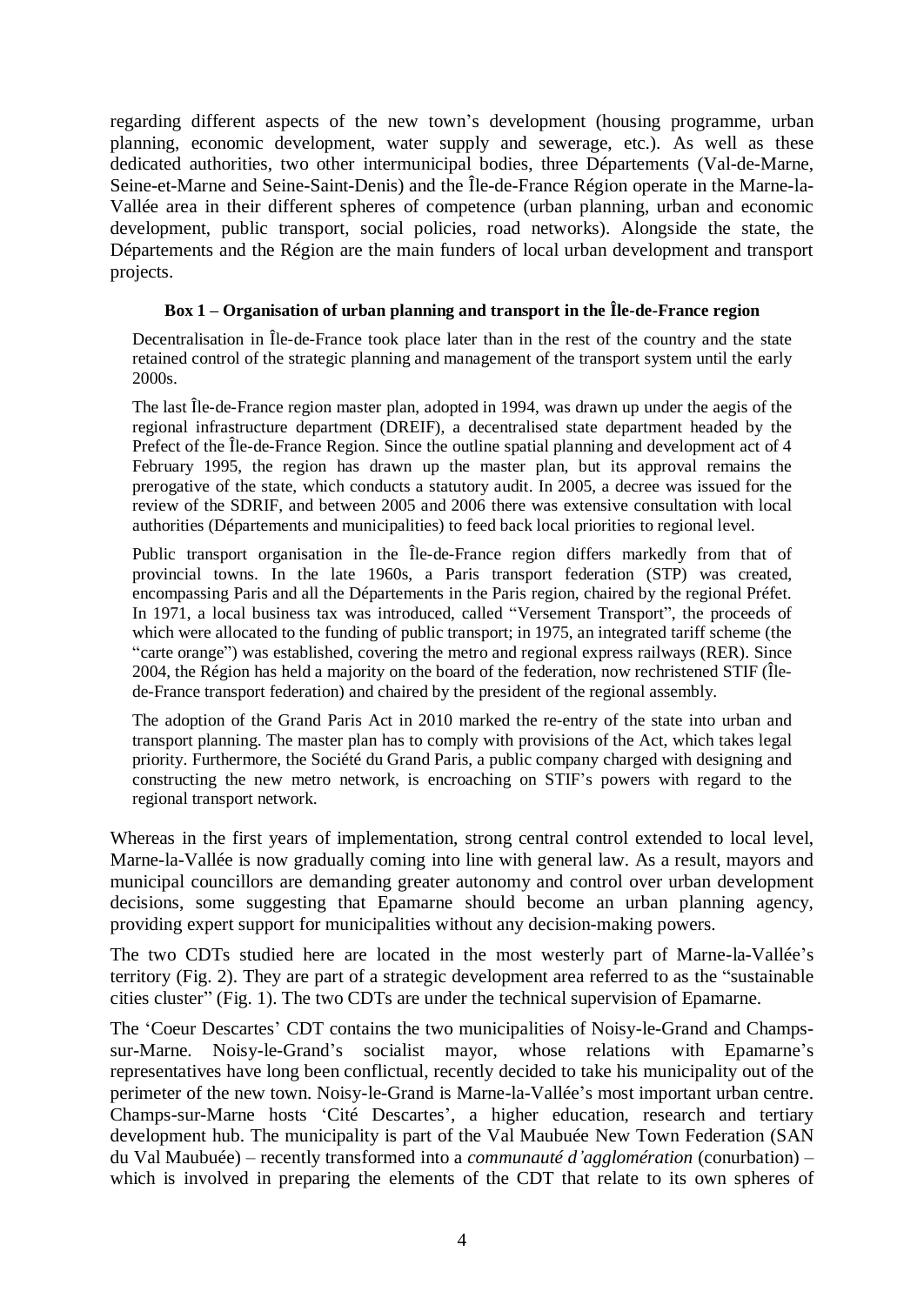competence. Furthermore, two Départements, Seine-Saint-Denis (for Noisy) and Seine-et-Marne (for Champs) are involved in the discussions.

The 'Boucles de la Marne' CDT encompasses four municipalities (Bry-, Villiers-, Champigny- and Chennevières-sur-Marne), of which only the first two are part of the new town. The area contains a large state-owned land reserve, the right-of-way for a planned highway called the 'eastern service road' (VDO), which was abandoned in the late 1990s. Through the municipality of Chennevières, the *Communauté d'agglomération* du Haut-Valde-Marne is involved in the CDT process. One *Départemen*t (Val-de-Marne) is participating in the procedure.

## *1.2. Political conflict in Île-de-France*

Since 2008, the political situation in the Île-de-France region has been marked by strong conflict between the right-wing national government and the left-wing regional assembly.

The first point of disagreement concerned the Île-de-France master plan. Adopted by the regional assembly in September 2008, the master plan had to be approved by the Council of state. It was the first time that the Région had led the land-use planning process, previously headed by the state department for regional infrastructure (DREIF). At the same time, however, the government was preparing its own plan for the Greater Paris region. Approval of the regional master plan was deliberately delayed until the Grand Paris Act was passed. The official reason given by the government was that it was not ambitious enough to ensure that Paris retained its status as a world city. In November 2010, the Council of state finally rejected the master plan as incompatible with the objectives of the Grand Paris and Grenelle II Environment Acts. The master plan was revised and a new version was presented in October 2012.

The second point of disagreement concerned the metro project. Since 2007, the Île-de-France Région (in concert with Paris and the Départements) has been backing its own automatic metro project, called "Arc Express". The priority objective was to serve the more densely populated inner suburban areas and to connect communities isolated by inadequate public transport. The opposition between centre and region thus highlighted two contrasting narratives of spatial mobility: the 'Global City', prioritising economic development, and the 'Just City', focusing on social justice (Belkind, 2013).

These conflicts led to heated debates in the National Assembly on the draft bill. After the passage of the Grand Paris Act, parallel public debates were organised by the National Commission for Public Debate (CNDP) on the two metro projects, which resulted in agreement between the state and the Région on a joint project in January 2011. The overall scheme for the automatic metro project, called 'Grand Paris Express', was adopted in May 2011. The forecast budget for this project, with its 205 km of lines and 72 new stations, was 22.6 billion euros. In March 2013, the project's integration into the global regional transport scheme, as well as its schedule and financing, were reviewed by the newly elected socialist government. The aim of the so-called 'New Grand Paris' project is to enhance coordination with the Région's plan in or der to improve the existing network. The budget has been increased (to 29.5 billions euros) and the financing has been finalised. All revenues from the increase in the office premises tax in the Île-de-France region will go to Société du Grand Paris (SGP), the state-owned industrial and commercial company responsible for the design of the overall planning and infrastructure projects and the construction of the lines, facilities and structures (including development of the stations). Work is due to begin in 2015 with line 15 (circle line), and all the lines should become operational between 2020 and 2030.

### **2. Implementation of the CDTs: setting the initial conditions**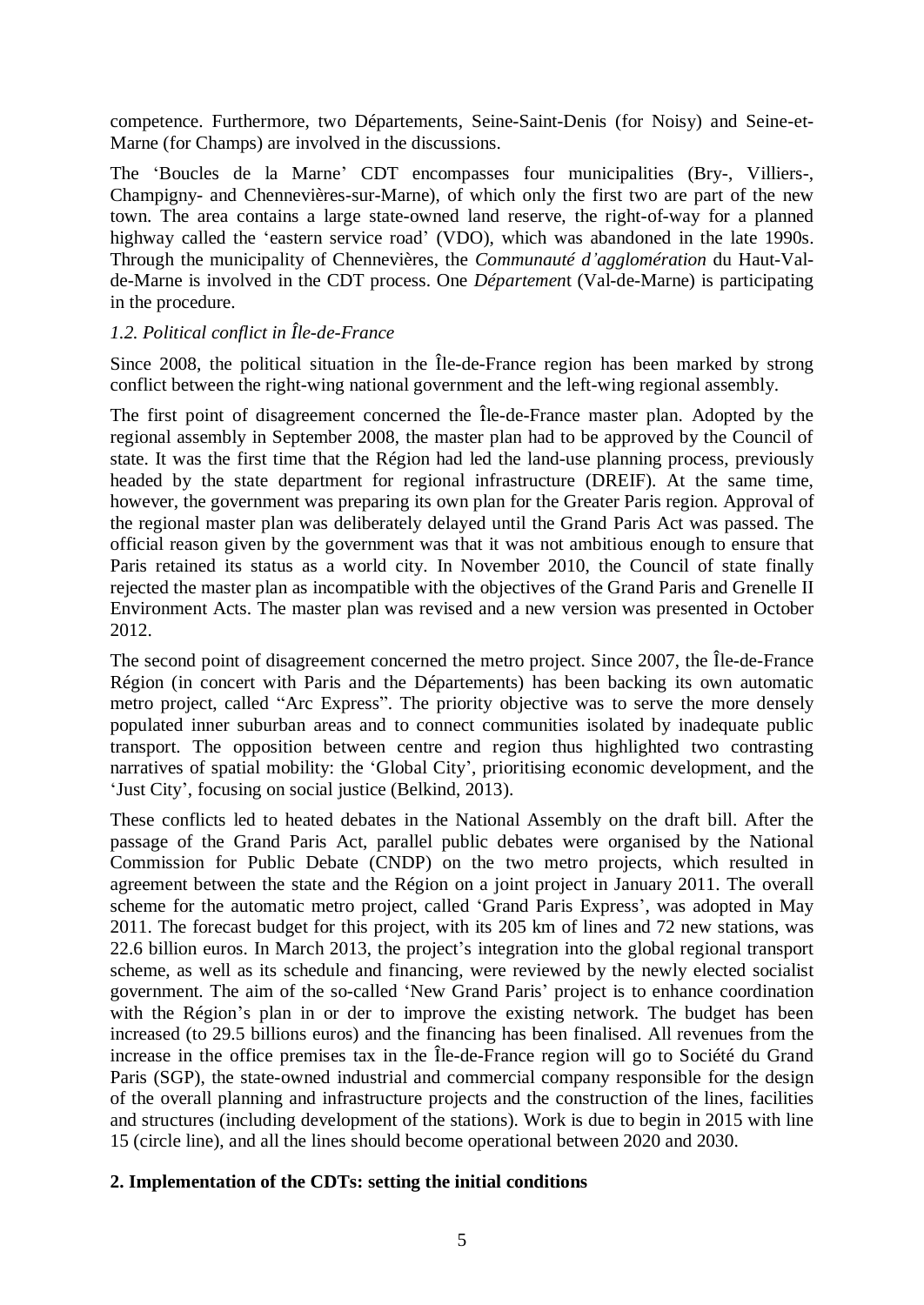The purpose of the Territorial Development Contracts (CDT) is to set the targets and priorities for economic development, new housing and public facilities in areas around the future Grand Paris Express stations. The primary contractors are the state's representatives (mainly the Préfecture of the Île-de-France region) and the municipalities where stations will be located.

The first aim of this new planning tool is to concentrate activities and housing in areas with good public transport provision, in order to promote alternatives to the car under the principles of sustainable urban development. Another goal is to support the development of selected economic activity zones (called 'clusters'), reflecting the vision of the main instigator of the Grand Paris project, Christian Blanc: to boost the economic development of the capital region in order to ensure that Paris maintains its status as an international metropolis. A further major issue for the state is to encourage new housing, a domain that is largely the remit of municipalities, which purchase land from private parties, resell it to private developers and issue building permits. The target for new housing was set at 70,000 units per year for the Île-de-France region.

Under certain conditions, the law allows Société du Grand Paris to operate as a developer. In the absence of a contractual agreement between the state and the municipalities, SGP can implement urban development projects in place of the municipalities. This provision ran into considerable opposition from local government politicians during debates on the bill.

The first CDTs were implemented in late 2011 by the Préfet of the Île-de-France region, Daniel Canepa. Municipal leaders' fear of losing their decision-making powers played a role in their choice to engage in the CDT process. Our observations show that, in addition to this political incentive, other factors undoubtedly influenced the initial conditions of implementation.

### *2.1. Municipalities: reasons for participation*

In the specific context of the new town, the relations between the municipalities and the local representatives of the state constitute a determining factor.

Some of the municipalities in the new town, whose decision-making powers have been curtailed in specific parts of their territories by state intervention (through Epamarne), want to be more closely involved in the framing and implementation of spatial planning and development decisions. In this specific context, they see participating in a CDT as a means to regain control over their prospects for urban development.

By contrast, the representative of Noisy le Grand, which pulled out of the new town perimeter at the beginning of the CDT process, is defending the independence of the municipality. Stressing that the law gave them no choice on whether or not to take part, he sees the CDT as "of no interest".

Another reason to participate is to secure state commitment to the projects. This is well illustrated by the case of Chennevières, which joined the *Boucles de la Marne* CDT a few months after it began. According to the municipal representative, participation in the CDT is a way to ensure that the first section of a planned Bus Rapid Transit line (*Altival* project) extends to the centre of Chennevières.

A third reason advanced by local representatives was that CDTs may facilitate local authority access to funding streams, in the sense that municipalities engaged in CDTs may receive priority in further development programmes.

Finally, some local authority technical staff, more specifically at inter-municipal scale, see the CDT as an opportunity to be part of a shared project. As noted by one person we spoke to, in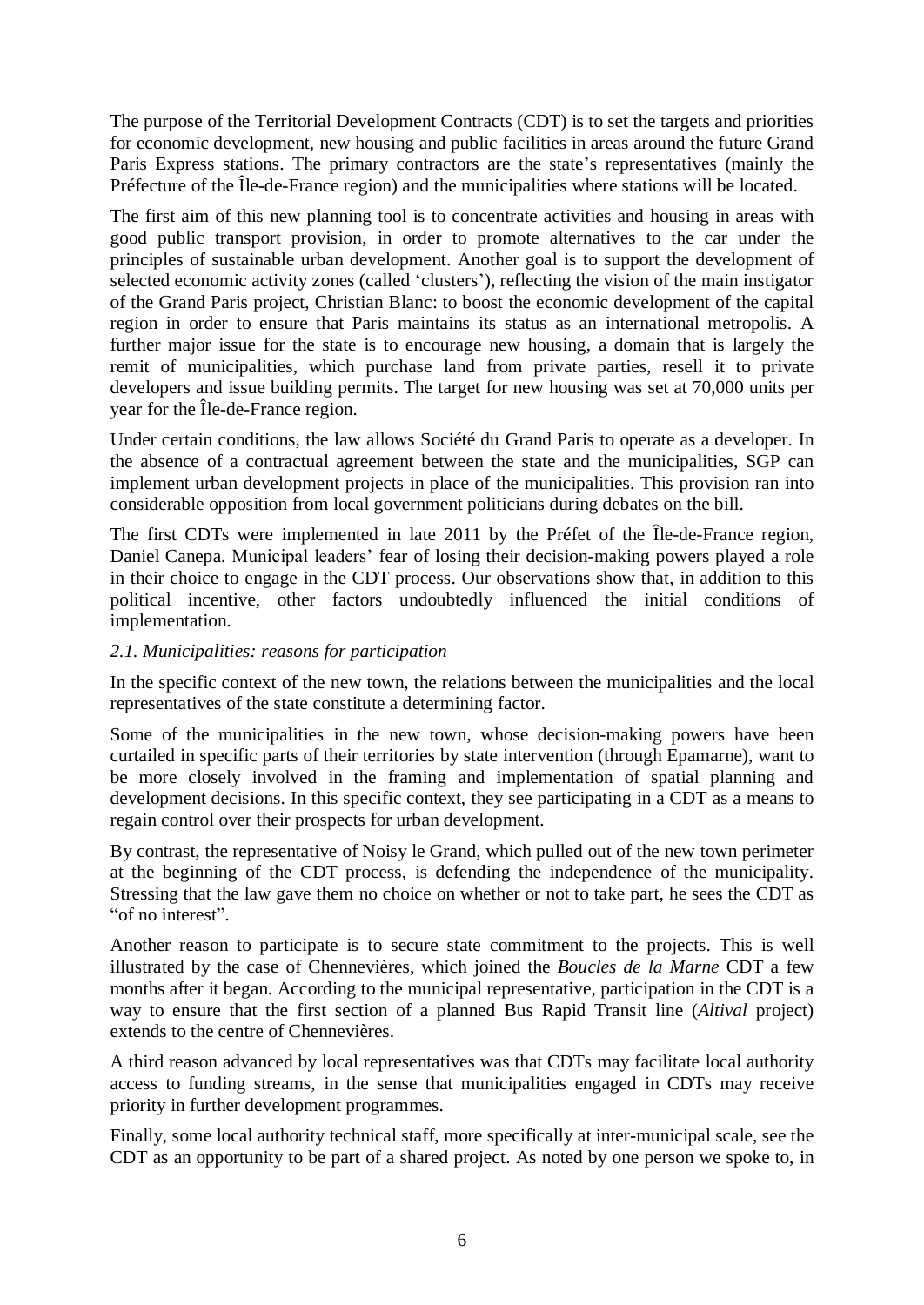some cases this may be the first time that the technical services of two contiguous municipalities have talked to each other.

## *2.2. Defining the perimeter*

The decision on the perimeter of the CDTs was taken by the Préfet of Île-de-France. Depending on conditions, the Préfet would either approve a municipal proposal or encourage other municipalities to participate. Some proposals were refused. The law was somewhat vague about the demarcation of the contractual area, stipulating that "each contract focuses on the development of a territory included within a group of contiguous municipalities without a common perimeter". <sup>3</sup> The decree of 24 June 2011 was no more precise, stating that "a territorial development contract concerns all or part of the territory of at least two municipalities". As a local representative of the state pointed out, "initially, nobody knew how to define the scope of the CDTs".

In practice, several factors played an important role.

The existence of land reserves was a determining factor in the location choice for future Grand Express stations, and therefore in defining the perimeter of the CDT, as illustrated by the case of the 'Boucles de la Marne' CDT. A few months after the passage of the 2010 law, the three mayors joined forces to ask for a change in the location of the metro station slated to serve their municipalities. They approached several members of the central administration and filed formal requests at the public debates, supported by representatives of the Val de Marne Département. Arguing that the initial location suffered from poor access and meagre opportunities for urban development, they asked for the station to be relocated close to the VDO land reserve. Despite great technical difficulties associated with the need for interconnection with the RER E line, their request was finally accepted.

In every case, the boundaries of the CDT ultimately extended significantly beyond the 400 m limit around the stations stipulated in the act, in fact covering the entire territory of the municipalities concerned. There are two main reasons for this. First, it gives the municipalities the opportunity to consider a wider range of factors. Second, it allows them to distribute new housing – the annual target for which is set by state regional departments – across their whole territory, relaxing the requirement to increase density in the immediate vicinity of the metro stations.

# **3. Issues at stake**

The first phases of the implementation of the two CDTs highlighted the main issues at stake.

# *3.1. New housing*

 $\overline{\phantom{a}}$ 

Since 2007, housing construction has been a major state concern, both at national and local levels, especially in the Île-de-France region. The state target for new housing in the Grand Paris Act is 70,000 units per year, 10,000 more than the annual target set by the Region in the 2008 draft master plan. This increase was justified by the arrival of the automatic metro and the development of territorial projects.

The annual target rate for new housing is distributed across Île-de-France, depending on the different areas' development potential (availability of land, accessibility, priority areas, protected areas, etc.). The overall target for new housing in the municipalities involved in CDTs is 30,000 units per year, of which 900 fall within the 'Noisy-Champs' CDT and 655 within the 'Boucles de la Marne' CDT.

<sup>3</sup> 2010 Greater Paris Act, n°2010-597, 3 June 2010, art. 21-I.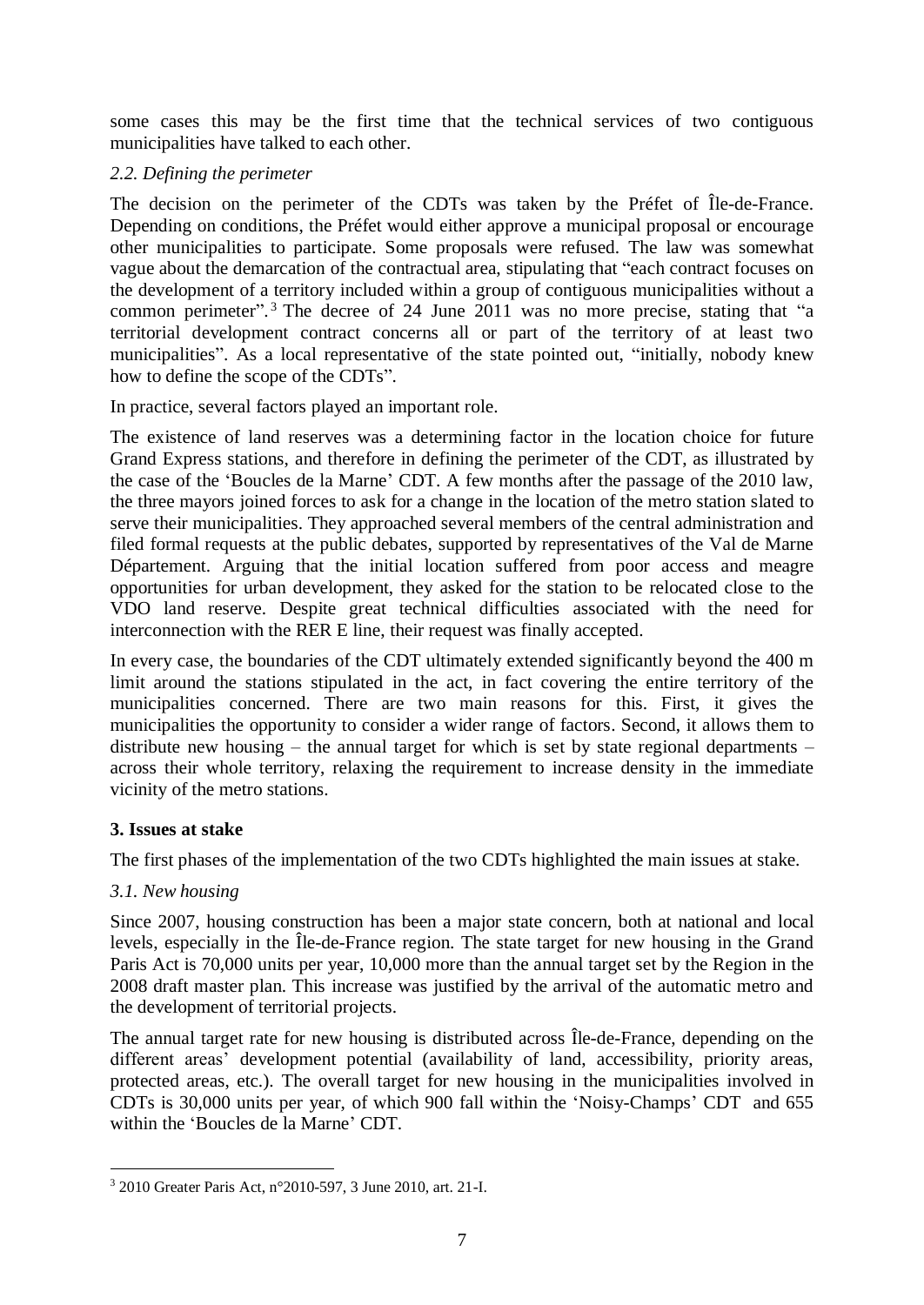According to the state side, the additional effort required from the municipalities served by the Grand Paris Express comes in return for the state's financial contribution to the metro project. The municipalities do not share this view. Whatever their political colour, they believe that the state should fund the development of public amenities associated with the influx of new inhabitants.

As the targets set for each CDT have not been distributed among the municipalities involved, negotiations on the rate of house building itself have, strictly speaking, not yet started, be it between the state and the municipalities or between the municipalities themselves. Nevertheless, each municipality has already reached its own estimate based on its population, leading some municipal officials to complain that the state targets are too high relative to their current (or projected) rate of construction and their land-use constraints.

## *3.2. Social housing balance*

The issue of social housing could be a stumbling block in further negotiations between state and municipalities. In 2000, the Urban Renewal and Solidarity Act set a target of 20% social housing in any municipality with a population of more than 3500 (1500 in the Île-de-France region) falling within an urban area or intermunicipal structure with more than 50,000 inhabitants. The Act of 19 January 2013 reinforced the requirement for social housing by increasing the proportion to 25%.

As one local representative argued, although the municipality is working to meet the 20% social housing target set by the Urban Renewal and Solidarity Act of 2000, increasing the rate of housing construction would oblige it to boost its effort on social housing (in order to maintain the rate). According to this person, this raises problems of social diversity and local acceptability.

In practice, the municipalities most reluctant to build social housing prefer to pay the fine stipulated by law than to comply with the standards. It is not clear whether the CDTs will provide sufficient incentive for these local authorities to meet the targets, which will depend, among other things, on the negotiations between the different municipalities involved. In another context – outside the Île-de-France region or outside the perimeters of the CDTs – the role played by intermunicipal structures has proved to be ambiguous in this respect. As recent work has shown, intermunicipal authorities have little effective power to promote more cohesive policies (Desage, 2012); they appear to help the municipalities in easing the constraints rather than in better integrating metropolitan priorities (Desjardins et al., 2010).

Furthermore, agreement on the overall building rate does not mean that the state and the municipality agree on the percentage of social housing. In one communist led municipality, officials expressed their wish to maintain 50% social housing in the areas around the metro station, in order to ensure that everyone benefits from improved transport, regardless of income. The state wanted a lower rate, arguing that the percentage of social housing in the municipality was already high (40%). This example implicitly raises a major unresolved policy issue, concerning the rule for calculating land-value capture. As social housing will probably be exempt from the tax on land value capture, the question arises of how to balance fairness in transport provision against the financing needs of the network.

### *3.3. Economic development*

The priority for local authorities is to promote economic development. Municipal representatives argue that a better balance is needed between jobs and housing, particularly in the eastern part of the Greater Paris region, which is still disadvantaged (in terms of jobs and local development) relative to the west. An association of local authorities, called the East Paris Association of Territorial Authorities (Actep) was set up in the early 2000s to advocate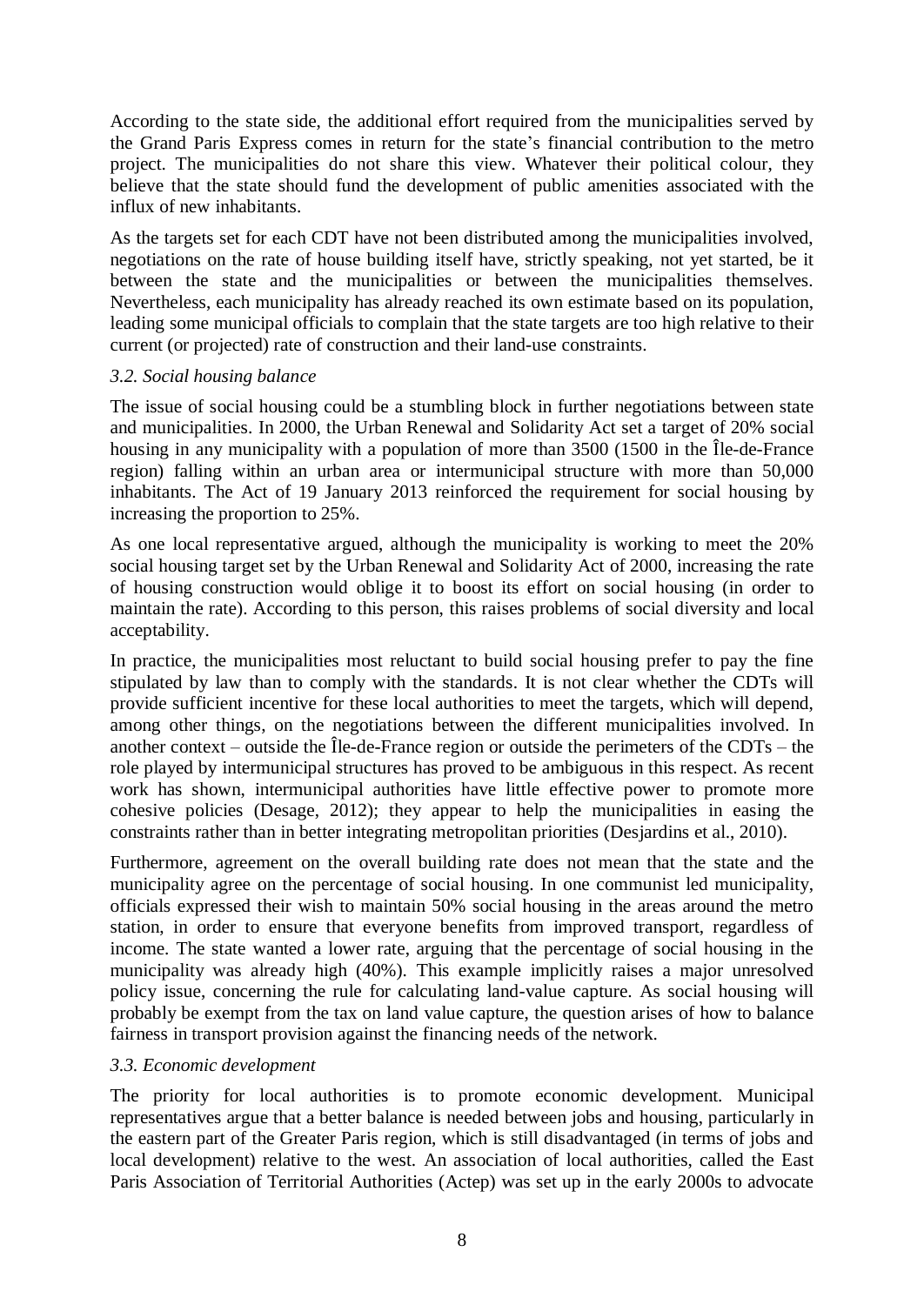for more development in this area. By 2012, this association comprised 14 municipalities (including 4 of the 5 studied here) and one Département (Val-de-Marne).

Negotiations between the municipalities of Bry-, Villiers- and Champigny-sur-Marne and the state about the use of the VDO land reserve highlight the importance of this issue for local authorities. The three mayors firmly stated their position in discussions with the local Transport Ministry representatives, asking for 75% of the land to be allocated to business development and 25% to new housing. According to our local interlocutors, this negotiation laid the groundwork for the municipalities' early commitment to a CDT as well as for subsequent discussions with the state.

Whereas the commitment to economic development predates the metro project, Grand Paris Express is seen by local politicians as a decisive opportunity to move up a gear. This is apparent in the discussions about the location of housing and economic activities, which began during the drafting of the CDT. Emphasising the "structuring effects of transport" in territorial development, the municipal officials stress the need for sites close to the future stations to be set aside for economic activities rather than housing, which will be spread across municipal territory.

However, in the absence of serious thinking about instruments that might promote economic development, apart from territorial marketing, the objectives formulated in the CDTs are likely to remain in the realm of wishful thinking.

## **Conclusion: Governing with contracts?**

Under the combined impacts of decentralisation, globalisation and successive strategic planning reforms, the institutional organisation of Île-de-France has become increasingly complex and its legitimacy fragmented (Subra and Newman, 2008). There is still no local authority corresponding to the urban zone, though the adoption by the National Assembly on 23rd July 2013 of a bill that would create a "Grand Paris métropole" would seem to be a sign of progress. Against a background of great uncertainty regarding the political control of a 'Grand Paris' authority, the governement decided in 2008 to postpone the issue of institutional structure until after the adoption of the Grand Paris Act, prioritising the project over the issue of governance (Subra, 2009). According to Breuillard (2012), the recentralisation that characterises this process runs counter to the constitutional principles of local autonomy and a decentralised Republic, "and fails to create a relevant Greater Paris authority".

The analysis of the initial phases of the implementation of the CDTs gives us a more nuanced picture of this supposed trend towards re-centralisation and emphasises the role of local authorities in "public territorial regulation". By territorial regulation, we mean the process whereby the conflicting views of public actors at different levels on the best course of action within a specific territory coalesce into a set of common rules that make collective action possible (Gallez and Trigalo, 2011). Because of the highly fragmented institutional setup and the concomitant increase in the powers of both central and local government in the spheres of urban development, housing, transport and renewal, there is no comprehensive picture of development priorities at metropolitan scale. Under these circumstances, procedures that encourage combined projects and generate convergence are more necessary than ever.

Whereas local officials initially expressed serious reservations about or opposition to the CDTs, two years after the adoption of the 2010 Act they were actively involved in their preparation, seeing the procedure as a way to promote local priorities and maintain control over the urban and economic development of their territory. Through CDTs, local politicians hope to be able to influence the Grand Paris project, both on the location of the future metro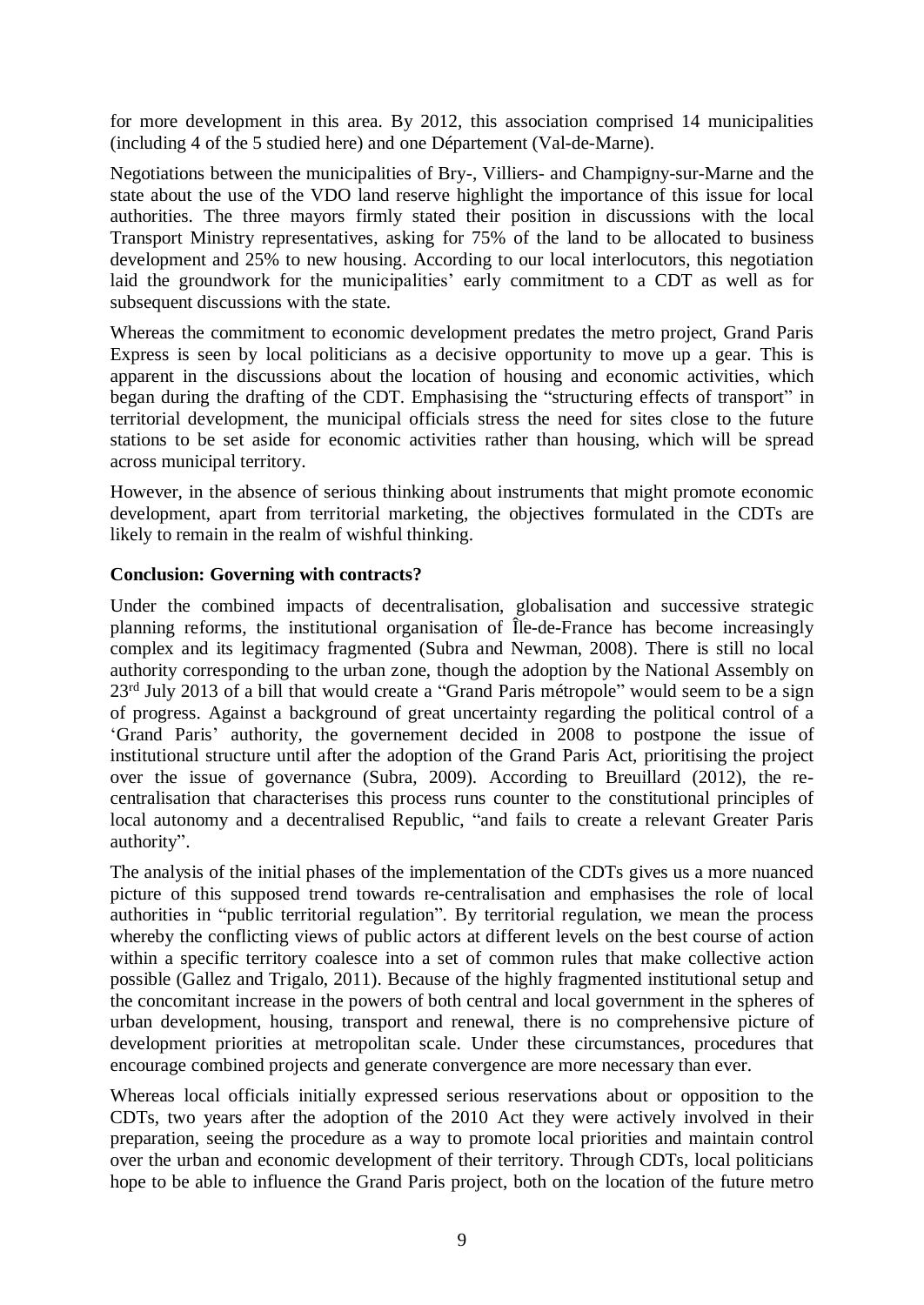stations and the development of areas surrounding them. The ongoing discussions with the state on the global housing targets and the proportion of social housing will be followed by negotiations between the municipalities themselves about the allocation of these targets. Depending on local conditions, this will lead either to a collective approach prioritising social cohesion or to local arrangements between municipalities. In any case, the debate is open. Above all, local officials perceive the metro as a crucial lever for promoting economic development and rectifying territorial inequalities. From this perspective, the involvement of municipalities and joint municipal structures in the preparation of the CDTs appears to be a means to ensure state commitment to the Grand Paris Express and other associated transport projects.

For the state representatives, an important question is whether the CDTs will enhance intermunicipal cooperation and to what extent the territorial projects may anticipate the creation of new inter-municipal bodies. Joint bodies, whether formal (like Actep) or informal (like the two *communautés d'agglomération* in our case studies) are actively engaged in the CDT process. Furthermore, interviews reveal that technical staff in the existing joint structures see the CDTs as an opportunity to overstep municipal boundaries and to take a wider territorial view. Some elected officials do not preclude the option of creating new inter-municipal structures based on CDT projects or expanding the scope of existing joint bodies.

Although it is too soon to reach conclusions regarding trends and practical outcomes, the findings from our field survey would seem to show that, in the context of the Grand Paris Express project, CDTs may lead to indirect forms of regulation that contribute to the governance of the metropolitan area (Lorrain, 2011).